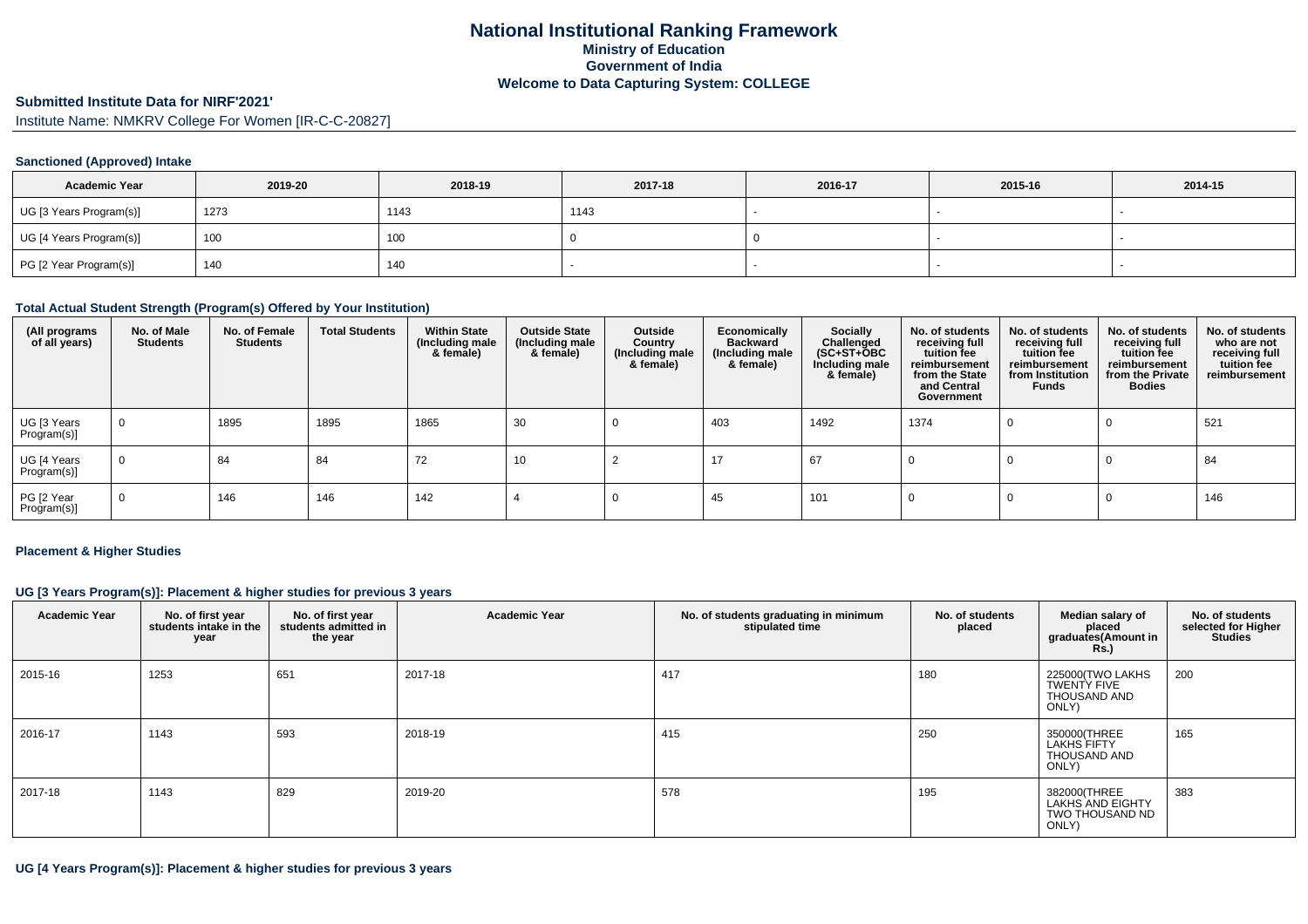| <b>Academic Year</b> | No. of first year<br>students intake in the<br>year | No. of first vear<br>students admitted in<br>the year | <b>Academic Year</b> | No. of students<br>admitted through<br>Lateral entry | <b>Academic Year</b> | No. of students<br>graduating in<br>minimum stipulated<br>time | No. of students<br>placed | Median salary of<br>placed<br>graduates(Amount in<br><b>Rs.)</b> | No. of students<br>selected for Higher<br><b>Studies</b> |
|----------------------|-----------------------------------------------------|-------------------------------------------------------|----------------------|------------------------------------------------------|----------------------|----------------------------------------------------------------|---------------------------|------------------------------------------------------------------|----------------------------------------------------------|
| 2014-15              |                                                     |                                                       | 2015-16              |                                                      | 2017-18              |                                                                |                           | O(Zero)                                                          |                                                          |
| 2015-16              |                                                     |                                                       | 2016-17              |                                                      | 2018-19              |                                                                |                           | O(Zero)                                                          |                                                          |
| 2016-17              |                                                     |                                                       | 2017-18              |                                                      | 2019-20              |                                                                |                           | O(Zero)                                                          |                                                          |

## **PG [2 Years Program(s)]: Placement & higher studies for previous 3 years**

| <b>Academic Year</b> | No. of first year<br>students intake in the<br>year | No. of first year<br>students admitted in<br>the year | <b>Academic Year</b> | No. of students graduating in minimum<br>stipulated time | No. of students<br>placed | Median salary of<br>placed<br>graduates(Amount in<br><b>Rs.)</b> | No. of students<br>selected for Higher<br><b>Studies</b> |
|----------------------|-----------------------------------------------------|-------------------------------------------------------|----------------------|----------------------------------------------------------|---------------------------|------------------------------------------------------------------|----------------------------------------------------------|
| 2016-17              | 180                                                 | 109                                                   | 2017-18              | 67                                                       | 31                        | 300000(THREE<br>LAKHS AND ONLY)                                  | 36                                                       |
| 2017-18              | 140                                                 | 122                                                   | 2018-19              | 72                                                       | 10                        | 350000(THREE<br>LAKHS AND FIFTY<br>THOUSAND AND<br>ONLY)         | 62                                                       |
| 2018-19              | 140                                                 | 23                                                    | 2019-20              | 20                                                       |                           | 400000(FOUR LAKHS<br>ONLY)                                       | 15                                                       |

## **Financial Resources: Utilised Amount for the Capital expenditure for previous 3 years**

| <b>Academic Year</b>                                                                                 | 2019-20                                               | 2018-19                                       | 2017-18                                        |  |  |  |  |  |  |  |  |  |
|------------------------------------------------------------------------------------------------------|-------------------------------------------------------|-----------------------------------------------|------------------------------------------------|--|--|--|--|--|--|--|--|--|
|                                                                                                      | <b>Utilised Amount</b>                                | <b>Utilised Amount</b>                        | <b>Utilised Amount</b>                         |  |  |  |  |  |  |  |  |  |
| Annual Capital Expenditure on Academic Activities and Resources (excluding expenditure on buildings) |                                                       |                                               |                                                |  |  |  |  |  |  |  |  |  |
| Library                                                                                              | 268462 (TWO SIX EIGHT FOUR SIX TWO)                   | 248089 (TWO FOUR EIGHT ZERO EIGHT NINE)       | 259414 (TWO FIVE NINE FOUR ONE FOUR)           |  |  |  |  |  |  |  |  |  |
| New Equipment for Laboratories                                                                       | 14239183 (ONE FOUR TWO THREE NINE ONE EIGHT<br>THREE) | 15952662 (ONE FIVE NINE FIVE TWO SIX SIX TWO) | 1177145 (ONE ONE SEVEN SEVEN ONE FOUR FIVE)    |  |  |  |  |  |  |  |  |  |
| Other expenditure on creation of Capital Assets (excluding<br>expenditure on Land and Building)      | 899545 (EIGHT NINE NINE FIVE FOUR FIVE)               | 736798 (SEVEN THREE SIX SEVEN NINE EIGHT)     | 8327360 (EIGHT THREE TWO SEVEN THREE SIX ZERO) |  |  |  |  |  |  |  |  |  |

# **Financial Resources: Utilised Amount for the Operational expenditure for previous 3 years**

| <b>Academic Year</b>                                                                                                                                                                           | 2019-20                                            | 2018-19                                                    | 2017-18                                                      |  |  |  |  |  |  |  |  |  |
|------------------------------------------------------------------------------------------------------------------------------------------------------------------------------------------------|----------------------------------------------------|------------------------------------------------------------|--------------------------------------------------------------|--|--|--|--|--|--|--|--|--|
|                                                                                                                                                                                                | <b>Utilised Amount</b>                             | <b>Utilised Amount</b>                                     | <b>Utilised Amount</b>                                       |  |  |  |  |  |  |  |  |  |
| <b>Annual Operational Expenditure</b>                                                                                                                                                          |                                                    |                                                            |                                                              |  |  |  |  |  |  |  |  |  |
| Salaries (Teaching and Non Teaching staff)                                                                                                                                                     | 101065666 (ONE ZERO ONE ZERO SIX FIVE SIX SIX SIX) | 93039783 (NINE THREE ZERO THREE NINE SEVEN EIGHT<br>THREE) | 133503322 (ONE THREE THREE FIVE ZERO THREE THREE<br>TWO TWO) |  |  |  |  |  |  |  |  |  |
| Maintenance of Academic Infrastructure or consumables and<br>other running expenditures(excluding maintenance of hostels<br>and allied services, rent of the building, depreciation cost, etc) | 4283305 (FOUR TWO EIGHT THREE THREE ZERO FIVE)     | 5200000 (FIVE TWO ZERO ZERO ZERO ZERO ZERO)                | 5555897 (FIVE FIVE FIVE FIVE EIGHT NINE SEVEN)               |  |  |  |  |  |  |  |  |  |
| Seminars/Conferences/Workshops                                                                                                                                                                 | 156971 (ONE FIVE SIX NINE SEVEN ONE)               | 3451582 (THREE FOUR FIVE ONE FIVE EIGHT TWO)               | 894585 (EIGHT NINE FOUR FIVE EIGHT FIVE)                     |  |  |  |  |  |  |  |  |  |

## **PCS Facilities: Facilities of physically challenged students**

| 1. Do your institution buildings have Lifts/Ramps? | Yes, more than 80% of the buildings<br>the contract of the contract of the contract of the contract of the contract of the contract of the contract of |
|----------------------------------------------------|--------------------------------------------------------------------------------------------------------------------------------------------------------|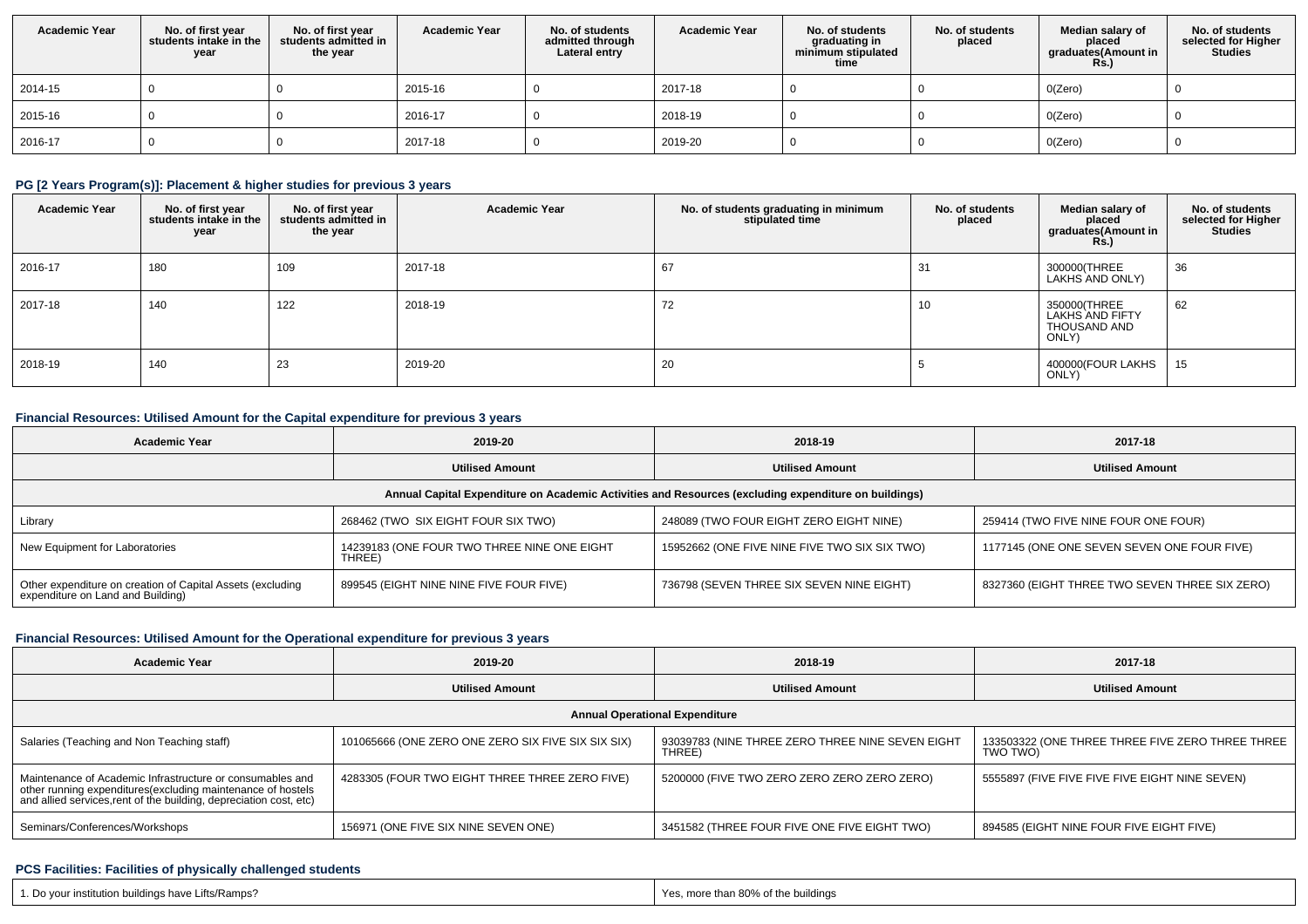| 2. Do your institution have provision for walking aids, includingwheelchairs and transportation from one building to another for<br>handicapped students? | Yes                                 |
|-----------------------------------------------------------------------------------------------------------------------------------------------------------|-------------------------------------|
| 3. Do your institution buildings have specially designed toilets for handicapped students?                                                                | Yes, more than 80% of the buildings |

## **Faculty Details**

| Srno           | Name                               | Age | Designation            | Gender | Qualification           | <b>Experience (In</b><br>Months) | <b>Is Associated</b><br><b>Last Year</b> | <b>Currently<br/>working with<br/>institution?</b> | <b>Joining Date</b> | <b>Leaving Date</b> | <b>Association type</b> |
|----------------|------------------------------------|-----|------------------------|--------|-------------------------|----------------------------------|------------------------------------------|----------------------------------------------------|---------------------|---------------------|-------------------------|
| $\overline{1}$ | DR.<br>VASANTAVALLI                | 56  | Associate<br>Professor | Female | Ph.D                    | 432                              | Yes                                      | Yes                                                | 19-07-1985          | u.                  | Regular                 |
| $\overline{2}$ | PAULINE EDWIN                      | 58  | Associate<br>Professor | Female | M.A                     | 391                              | Yes                                      | Yes                                                | 01-02-1989          | u.                  | Regular                 |
| 3              | VENKATESHULU                       | 57  | Associate<br>Professor | Male   | M.A.(History)           | 343                              | Yes                                      | Yes                                                | 01-12-1993          | $\overline{a}$      | Regular                 |
| $\overline{4}$ | <b>MEENA KUMARI</b><br>т           | 58  | Associate<br>Professor | Female | M. Phil                 | 102                              | Yes                                      | Yes                                                | 22-02-2013          | ш,                  | Regular                 |
| $\,$ 5 $\,$    | RENUKA<br>SOMULU<br><b>RATHOD</b>  | 39  | Assistant<br>Professor | Female | Ph.D                    | 66                               | Yes                                      | Yes                                                | 01-02-2017          | u.                  | Regular                 |
| 6              | <b>VANISHREE N</b>                 | 54  | Assistant<br>Professor | Female | M. Phil                 | 384                              | Yes                                      | Yes                                                | 01-07-1989          | ш,                  | Regular                 |
| $\overline{7}$ | SHILPA P                           | 39  | Assistant<br>Professor | Female | M. Phil                 | 204                              | Yes                                      | Yes                                                | 01-09-2004          | ш,                  | Regular                 |
| 8              | JYOTHI R<br>AIYENGAR               | 48  | Assistant<br>Professor | Female | M.COM                   | 156                              | Yes                                      | Yes                                                | 01-08-2008          | ш,                  | Regular                 |
| 9              | <b>GEETHA P</b>                    | 35  | Assistant<br>Professor | Female | M.COM                   | 144                              | Yes                                      | Yes                                                | 10-08-2009          | $\overline{a}$      | Regular                 |
| 10             | <b>HAMSHAK</b>                     | 52  | Assistant<br>Professor | Female | M.Tech                  | 252                              | Yes                                      | Yes                                                | 07-10-2000          | ш,                  | Regular                 |
| 11             | <b>SHARADA T</b>                   | 41  | Assistant<br>Professor | Female | M.A                     | 72                               | Yes                                      | Yes                                                | 10-06-2015          | ш,                  | Regular                 |
| 12             | <b>KUMARDN</b>                     | 55  | Assistant<br>Professor | Male   | M. Phil                 | 204                              | Yes                                      | Yes                                                | 03-10-2016          | Щ.                  | Regular                 |
| 13             | PARIMALA<br><b>NIJAGAL</b>         | 56  | Assistant<br>Professor | Female | Ph.D                    | 132                              | Yes                                      | Yes                                                | 27-06-2016          | ш,                  | Regular                 |
| 14             | <b>UMA</b><br>MAHESHWARI<br>RAMESH | 48  | Assistant<br>Professor | Female | Ph.D                    | 132                              | Yes                                      | Yes                                                | 19-08-2013          | н.                  | Regular                 |
| 15             | SHAMALA D                          | 37  | Assistant<br>Professor | Female | Ph.D                    | 72                               | Yes                                      | Yes                                                | 25-08-2016          | u.                  | Regular                 |
| 16             | ROOPASHREE B<br>R                  | 28  | Assistant<br>Professor | Female | M.Sc.                   | 72                               | Yes                                      | Yes                                                | 11-07-2016          | $\sim$              | Adhoc /<br>Contractual  |
| 17             | <b>CHAITANYA</b>                   | 36  | Assistant<br>Professor | Female | M. Phil                 | 72                               | Yes                                      | Yes                                                | 01-03-2017          | u.                  | Regular                 |
| 18             | <b>VINAY S BHAT</b>                | 31  | Assistant<br>Professor | Male   | M.Sc.(Biochemistr<br>y) | 40                               | Yes                                      | Yes                                                | 05-07-2017          | ш,                  | Adhoc /<br>Contractual  |
| 19             | SHILPA M                           | 29  | Assistant<br>Professor | Female | B.E                     | 60                               | Yes                                      | Yes                                                | 01-01-2016          | u.                  | Regular                 |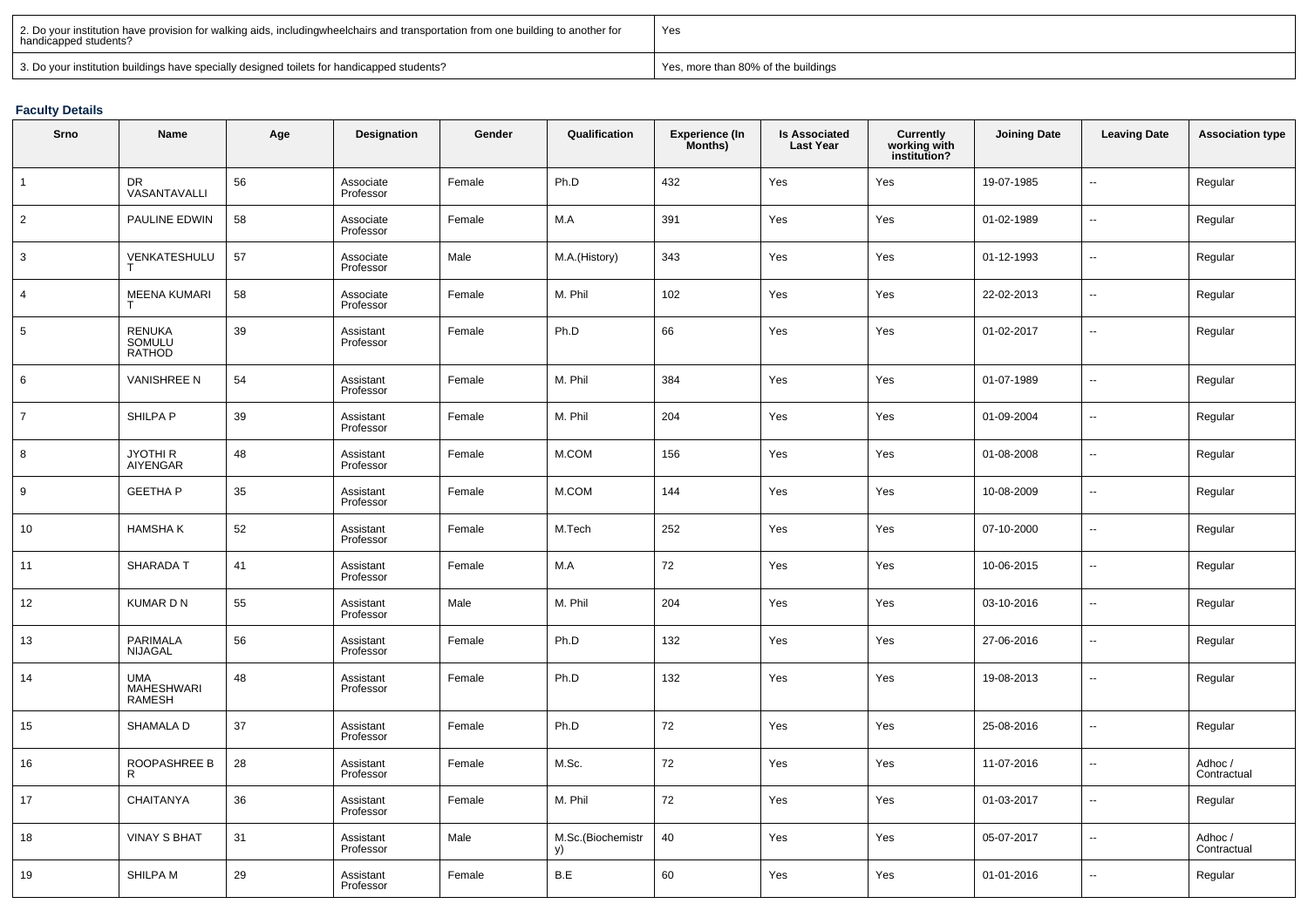| 20 | MANJUNATHA<br><b>CV</b>       | 26 | Assistant<br>Professor                              | Male   | M.Sc.           | 35  | Yes | Yes | 02-11-2017 | $\overline{\phantom{a}}$ | Regular                |
|----|-------------------------------|----|-----------------------------------------------------|--------|-----------------|-----|-----|-----|------------|--------------------------|------------------------|
| 21 | SNEHALATA G<br><b>NADIGER</b> | 54 | Dean / Principal /<br>Director / Vice<br>Chancellor | Female | Ph.D            | 60  | Yes | Yes | 10-03-2015 | $\overline{\phantom{a}}$ | Regular                |
| 22 | <b>PADMINI</b>                | 58 | Other                                               | Female | MP.Ed.          | 444 | Yes | Yes | 08-08-1984 | $\overline{\phantom{a}}$ | Regular                |
| 23 | <b>SWAMY</b><br>ATMANANDA     | 58 | Associate<br>Professor                              | Male   | Ph.D            | 391 | Yes | Yes | 01-12-1989 | $\overline{\phantom{a}}$ | Regular                |
| 24 | Y B JAYASHREE                 | 56 | Associate<br>Professor                              | Female | M.Sc.           | 277 | Yes | Yes | 05-06-1998 | $\overline{\phantom{a}}$ | Regular                |
| 25 | SANGEETHA G N                 | 48 | Assistant<br>Professor                              | Female | Ph.D            | 282 | Yes | Yes | 08-09-1996 | $\overline{\phantom{a}}$ | Regular                |
| 26 | <b>G SUDHA</b>                | 44 | Assistant<br>Professor                              | Female | MSc(IT)         | 204 | Yes | Yes | 01-09-2004 | $\overline{\phantom{a}}$ | Regular                |
| 27 | SHEEBA S                      | 35 | Assistant<br>Professor                              | Female | M.Sc.           | 156 | Yes | Yes | 11-09-2008 | $\overline{\phantom{a}}$ | Regular                |
| 28 | SHASHIREKHA B                 | 36 | Assistant<br>Professor                              | Female | M. Phil         | 132 | Yes | Yes | 01-11-2010 | $\overline{\phantom{a}}$ | Regular                |
| 29 | SHOBHA V                      | 28 | Assistant<br>Professor                              | Female | M.COM           | 86  | Yes | Yes | 12-11-2014 | $\overline{\phantom{a}}$ | Regular                |
| 30 | SHILPA A                      | 29 | Assistant<br>Professor                              | Female | M.COM           | 72  | Yes | Yes | 26-02-2015 | $\overline{\phantom{a}}$ | Regular                |
| 31 | YESHASHWINI C<br>G            | 35 | Assistant<br>Professor                              | Female | MBA             | 60  | Yes | Yes | 01-06-2016 | $\overline{\phantom{a}}$ | Regular                |
| 32 | VENKATARAMAN<br>APPA Y        | 52 | Assistant<br>Professor                              | Male   | Ph.D            | 276 | Yes | Yes | 17-08-1998 | $\overline{\phantom{a}}$ | Regular                |
| 33 | NIKITHA PAI                   | 37 | Assistant<br>Professor                              | Female | <b>MCA</b>      | 28  | Yes | Yes | 01-01-2018 | $\overline{\phantom{a}}$ | Adhoc /<br>Contractual |
| 34 | JAMES BOUND                   | 36 | Assistant<br>Professor                              | Male   | Ph.D            | 35  | Yes | Yes | 17-08-2017 | $\overline{\phantom{a}}$ | Adhoc /<br>Contractual |
| 35 | AVENAJA J<br><b>RAJESH</b>    | 49 | Assistant<br>Professor                              | Female | M.A             | 48  | Yes | Yes | 11-11-2016 | $\overline{\phantom{a}}$ | Regular                |
| 36 | <b>ASHWINI S</b>              | 38 | Assistant<br>Professor                              | Female | M.A.(History)   | 156 | Yes | Yes | 03-11-2008 | $\overline{\phantom{a}}$ | Regular                |
| 37 | <b>TEJASWINI G</b>            | 42 | Assistant<br>Professor                              | Female | M.Sc.           | 60  | Yes | Yes | 15-06-2015 | $\overline{\phantom{a}}$ | Regular                |
| 38 | <b>NALINI H</b>               | 60 | Associate<br>Professor                              | Female | M. Phil         | 444 | Yes | Yes | 05-07-1984 | --                       | Regular                |
| 39 | MALHAR QAISER                 | 59 | Associate<br>Professor                              | Male   | Ph.D            | 420 | Yes | Yes | 01-08-1996 | $\overline{\phantom{a}}$ | Regular                |
| 40 | LOKESH G                      | 57 | Associate<br>Professor                              | Male   | M.Sc(Phy)       | 378 | Yes | Yes | 25-01-1990 | $\overline{\phantom{a}}$ | Regular                |
| 41 | PREMALATHA R                  | 58 | Associate<br>Professor                              | Female | M.A.(Economics) | 379 | Yes | Yes | 29-01-1990 | $\overline{\phantom{a}}$ | Regular                |
| 42 | MANJUNATHA R                  | 36 | Assistant<br>Professor                              | Male   | <b>NET</b>      | 66  | Yes | Yes | 26-02-2016 | $\overline{\phantom{a}}$ | Regular                |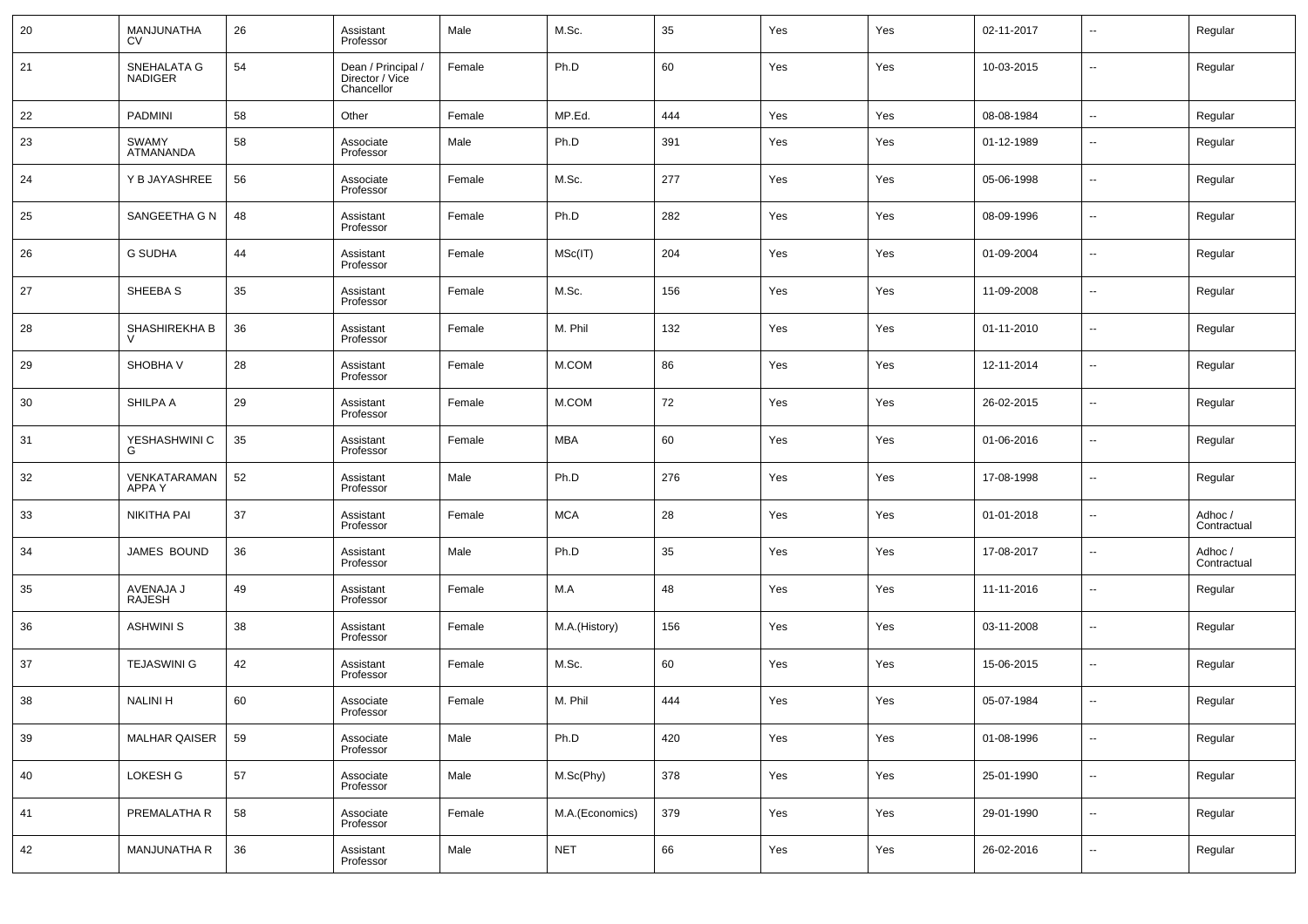| 43  | SURESH G S                      | 57     | Associate<br>Professor | Male   | Ph.D            | 384 | Yes | Yes | 21-12-1989 | --                       | Regular                |
|-----|---------------------------------|--------|------------------------|--------|-----------------|-----|-----|-----|------------|--------------------------|------------------------|
| 44  | <b>SUMAN PRASAD</b>             | 48     | Assistant<br>Professor | Female | M.Sc.           | 324 | Yes | Yes | 02-07-1994 | --                       | Regular                |
| 45  | PRIYA R                         | 41     | Assistant<br>Professor | Female | M.Sc.           | 180 | Yes | Yes | 26-07-2006 | --                       | Regular                |
| 46  | MANGALAGOURI<br>MANAVADE        | 44     | Assistant<br>Professor | Female | Ph.D            | 144 | Yes | Yes | 02-09-2009 | --                       | Regular                |
| 47  | LEELAVATHI P                    | 37     | Assistant<br>Professor | Female | <b>NET</b>      | 132 | Yes | Yes | 20-12-2010 | --                       | Regular                |
| 48  | AKSHATHA M D                    | 35     | Assistant<br>Professor | Female | M.Sc.           | 84  | Yes | Yes | 22-12-2014 | --                       | Regular                |
| 49  | RAKSHA I<br>MOHITHE             | 27     | Assistant<br>Professor | Female | M.COM           | 72  | Yes | No  | 02-07-2015 | 02-12-2019               | Regular                |
| 50  | <b>SABA</b><br><b>TARANNUM</b>  | 32     | Assistant<br>Professor | Female | M.Sc.           | 60  | Yes | Yes | 20-06-2016 | --                       | Regular                |
| -51 | ROOPA D L                       | 37     | Assistant<br>Professor | Female | Ph.D            | 132 | Yes | Yes | 15-07-2010 | --                       | Regular                |
| 52  | ANGADI SUDHA<br>CHANNAPPA       | 38     | Assistant<br>Professor | Female | Ph.D            | 84  | Yes | Yes | 02-03-2014 | --                       | Regular                |
| 53  | SOWMYA B                        | 31     | Assistant<br>Professor | Female | M.A.(Sociology) | 72  | Yes | Yes | 10-12-2015 | --                       | Regular                |
| 54  | YASHASHWINI R                   | 30     | Assistant<br>Professor | Female | M.COM           | 36  | Yes | Yes | 10-07-2017 | --                       | Adhoc /<br>Contractual |
| 55  | PRASHANTH<br><b>KUMAR P N</b>   | 34     | Assistant<br>Professor | Male   | Ph.D            | 36  | Yes | Yes | 01-09-2017 | --                       | Regular                |
| 56  | <b>BINDHYAM</b>                 | 28     | Assistant<br>Professor | Female | M.Sc.           | 30  | Yes | Yes | 01-01-2018 | --                       | Regular                |
| 57  | PARVATHI<br>ELATTHUVALAP<br>PIL | 29     | Assistant<br>Professor | Female | M.A             | 24  | Yes | Yes | 04-07-2018 | --                       | Regular                |
| 58  | SANDHYA L<br><b>HEGDE</b>       | 37     | Assistant<br>Professor | Female | Ph.D            | 30  | Yes | Yes | 01-01-2018 | --                       | Regular                |
| 59  | <b>MALA SRIDHARA</b>            | 59     | Associate<br>Professor | Female | M.A             | 432 | Yes | Yes | 19-07-1985 | $\overline{a}$           | Regular                |
| 60  | SV SRIDHARA<br>MURTHY           | 58     | Associate<br>Professor | Male   | Ph.D            | 427 | Yes | Yes | 08-01-1996 | --                       | Regular                |
| 61  | ANURADHA B T                    | 58     | Associate<br>Professor | Female | Ph.D            | 378 | Yes | Yes | 22-01-1990 |                          | Regular                |
| 62  | BASAVARAJ<br>AMARAPPA           | 41     | Assistant<br>Professor | Male   | <b>NET</b>      | 66  | Yes | Yes | 26-02-2016 | $\overline{\phantom{a}}$ | Regular                |
| 63  | VIJAY KUMAR D                   | 58     | Assistant<br>Professor | Male   | M.Sc.           | 240 | Yes | Yes | 06-02-2001 | $\overline{\phantom{a}}$ | Regular                |
| 64  | MANJULA J                       | 42     | Assistant<br>Professor | Female | M. Phil         | 216 | Yes | Yes | 18-07-2003 | $\overline{\phantom{a}}$ | Regular                |
| 65  | VEENA K                         | $38\,$ | Assistant<br>Professor | Female | M.Sc.           | 168 | Yes | Yes | 16-07-2007 | $\sim$                   | Regular                |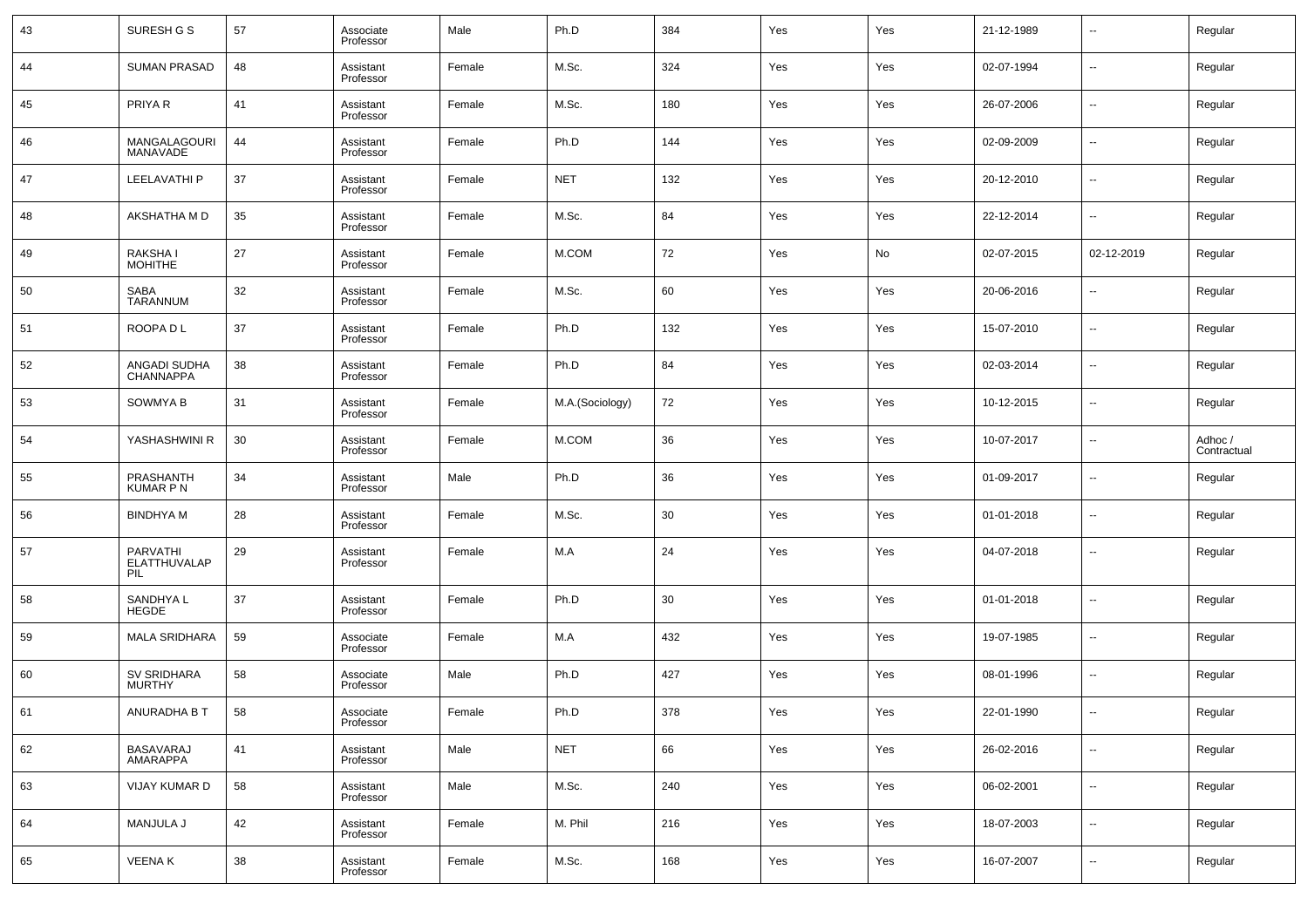| 66 | ANUPAMA M A                         | 35 | Assistant<br>Professor | Female | M.COM                                | 144 | Yes | Yes | 31-08-2009 | $\overline{\phantom{a}}$ | Regular                |
|----|-------------------------------------|----|------------------------|--------|--------------------------------------|-----|-----|-----|------------|--------------------------|------------------------|
| 67 | ROOPASHREE A                        | 37 | Assistant<br>Professor | Female | MBA                                  | 108 | Yes | Yes | 12-03-2012 | $\overline{\phantom{a}}$ | Regular                |
| 68 | <b>MAMATHA B N</b>                  | 28 | Assistant<br>Professor | Female | M.Sc(Phy)                            | 72  | Yes | Yes | 05-03-2015 | $\overline{\phantom{a}}$ | Regular                |
| 69 | DIVYASHREE I R                      | 28 | Assistant<br>Professor | Female | MBA                                  | 72  | Yes | Yes | 17-12-2015 | $\overline{\phantom{a}}$ | Regular                |
| 70 | <b>AMTUL</b><br><b>MUQHEET</b>      | 36 | Assistant<br>Professor | Female | M.Sc.                                | 84  | Yes | No  | 07-06-2016 | 07-01-2020               | Regular                |
| 71 | VIJETH R<br>SHETTY                  | 33 | Assistant<br>Professor | Male   | M.Sc.                                | 108 | Yes | Yes | 08-06-2012 | $\overline{\phantom{a}}$ | Regular                |
| 72 | PUSHKALA N                          | 52 | Assistant<br>Professor | Female | <b>NET</b>                           | 72  | Yes | Yes | 13-07-2015 | $\overline{\phantom{a}}$ | Regular                |
| 73 | <b>GOUTHAMI G</b>                   | 30 | Assistant<br>Professor | Female | M.Sc.                                | 36  | Yes | Yes | 07-08-2017 | $\overline{\phantom{a}}$ | Regular                |
| 74 | <b>AKHILA V</b>                     | 28 | Assistant<br>Professor | Female | M.Sc.                                | 48  | Yes | Yes | 01-06-2016 | $\overline{\phantom{a}}$ | Regular                |
| 75 | <b>RAMYAN</b>                       | 30 | Assistant<br>Professor | Female | M.COM                                | 43  | Yes | Yes | 30-01-2017 | $\overline{\phantom{a}}$ | Regular                |
| 76 | AKSHATHA A G                        | 29 | Assistant<br>Professor | Female | MA(MC):<br>M.A.Mass<br>Communication | 38  | Yes | Yes | 19-06-2017 | $\overline{\phantom{a}}$ | Regular                |
| 77 | <b>MADHURISD</b>                    | 29 | Assistant<br>Professor | Female | M.COM                                | 48  | Yes | Yes | 10-07-2017 | $\overline{\phantom{a}}$ | Regular                |
| 78 | <b>MAHANTESH B</b><br><b>HAVANI</b> | 37 | Assistant<br>Professor | Male   | <b>NET</b>                           | 36  | Yes | Yes | 13-12-2017 | $\overline{\phantom{a}}$ | Regular                |
| 79 | MANASA J                            | 26 | Assistant<br>Professor | Female | M.COM                                | 31  | Yes | Yes | 18-01-2018 | $\overline{\phantom{a}}$ | Regular                |
| 80 | PREETHI P V                         | 38 | Assistant<br>Professor | Female | M. Phil                              | 35  | Yes | Yes | 16-08-2017 | $\overline{\phantom{a}}$ | Adhoc /<br>Contractual |
| 81 | SUSHEELAMBAL<br>M N                 | 57 | Assistant<br>Professor | Female | Ph.D                                 | 22  | Yes | Yes | 04-09-2018 | $\sim$                   | Regular                |
| 82 | SHRUTHI KINNAL                      | 27 | Assistant<br>Professor | Female | M.Sc.                                | 19  | Yes | Yes | 14-09-2018 | $\overline{\phantom{a}}$ | Adhoc /<br>Contractual |
| 83 | SANTHOSH A S                        | 34 | Assistant<br>Professor | Male   | M.Sc.                                | 21  | Yes | Yes | 15-09-2018 | $\overline{\phantom{a}}$ | Regular                |
| 84 | LOKESH TN                           | 46 | Assistant<br>Professor | Female | Ph.D                                 | 276 | Yes | Yes | 22-12-2018 |                          | Regular                |
| 85 | RNU REVAMMA<br>PARVATI              | 27 | Assistant<br>Professor | Female | $M.$ COM                             | 18  | Yes | Yes | 07-01-2019 | $\overline{\phantom{a}}$ | Adhoc /<br>Contractual |
| 86 | SUNIL KUMAR V                       | 29 | Assistant<br>Professor | Male   | $M.$ COM                             | 12  | Yes | Yes | 08-08-2019 | $\overline{\phantom{a}}$ | Adhoc /<br>Contractual |
| 87 | <b>URMI SARKAR</b>                  | 47 | Assistant<br>Professor | Female | M.A                                  | 12  | Yes | Yes | 15-07-2019 | $\overline{\phantom{a}}$ | Adhoc /<br>Contractual |
| 88 | BRINDA<br>NARASIMHAN                | 31 | Assistant<br>Professor | Female | M.Ed                                 | 12  | Yes | Yes | 15-07-2019 | $\overline{\phantom{a}}$ | Adhoc /<br>Contractual |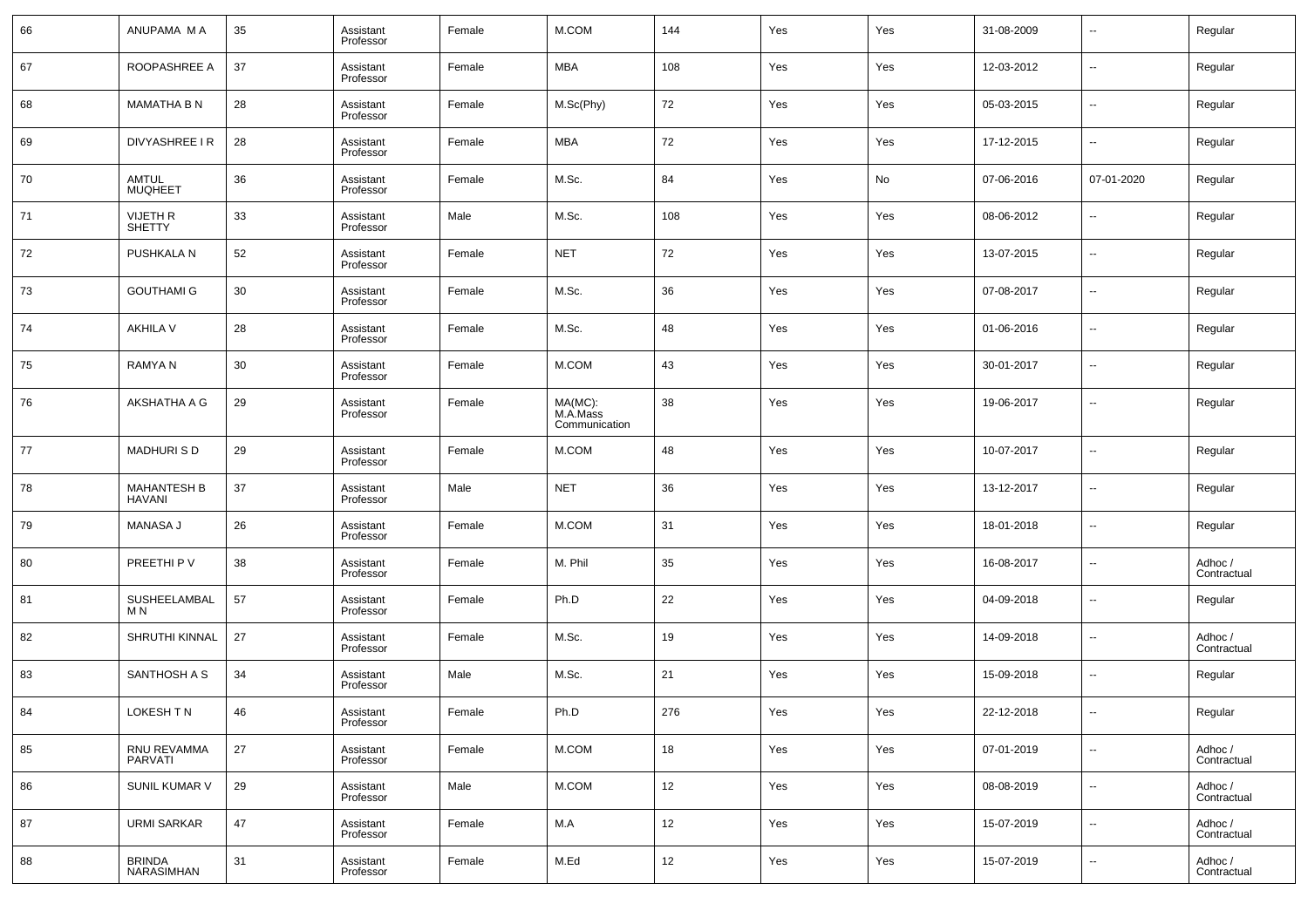| 89  | CHITRALIANGAIA<br>HDC            | 35 | Assistant<br>Professor | Male   | Ph.D                                 | 12             | Yes | Yes | 10-07-2019 | $\overline{\phantom{a}}$ | Adhoc /<br>Contractual |
|-----|----------------------------------|----|------------------------|--------|--------------------------------------|----------------|-----|-----|------------|--------------------------|------------------------|
| 90  | <b><i>DEPPIKA M</i></b>          | 29 | Assistant<br>Professor | Female | B.Ed                                 | 12             | Yes | Yes | 10-07-2019 | $\ddotsc$                | Adhoc /<br>Contractual |
| 91  | <b>ANUPAMA</b>                   | 46 | Assistant<br>Professor | Female | Ph.D                                 | 12             | Yes | Yes | 10-07-2019 | $\overline{\phantom{a}}$ | Adhoc /<br>Contractual |
| 92  | SADIYA NAIR S                    | 37 | Assistant<br>Professor | Female | M.A                                  | 12             | Yes | Yes | 15-07-2019 | ٠.                       | Adhoc /<br>Contractual |
| 93  | SHAMA SHARIFF                    | 40 | Assistant<br>Professor | Female | B.Ed                                 | 12             | Yes | Yes | 15-07-2019 | $\ddotsc$                | Adhoc /<br>Contractual |
| 94  | SNEHA M                          | 26 | Assistant<br>Professor | Female | M.COM                                | 12             | Yes | Yes | 10-07-2019 | ٠.                       | Adhoc /<br>Contractual |
| 95  | RANJITA R<br>KUDREKAR            | 36 | Assistant<br>Professor | Female | Ph.D                                 | 12             | Yes | Yes | 15-07-2019 | $\ddotsc$                | Adhoc /<br>Contractual |
| 96  | <b>SUPARNAK</b>                  | 34 | Assistant<br>Professor | Female | M.Sc.                                | 12             | Yes | Yes | 12-07-2019 | $\overline{\phantom{a}}$ | Adhoc /<br>Contractual |
| 97  | SPANDANA H S                     | 34 | Assistant<br>Professor | Female | Ph.D                                 | 12             | Yes | Yes | 12-07-2019 | $\ddotsc$                | Adhoc /<br>Contractual |
| 98  | PATIL PUSHA<br><b>MANTAGOUDA</b> | 26 | Assistant<br>Professor | Female | M.Sc.                                | 12             | Yes | Yes | 11-07-2019 | $\ddotsc$                | Adhoc /<br>Contractual |
| 99  | SURABHI<br>DESHPANDE             | 25 | Assistant<br>Professor | Female | B.Ed                                 | 12             | Yes | Yes | 11-07-2019 | $\ddotsc$                | Adhoc /<br>Contractual |
| 100 | SAHANA S R                       | 28 | Assistant<br>Professor | Female | M.Sc(Phy)                            | 12             | Yes | Yes | 15-07-2019 | $\ddotsc$                | Adhoc /<br>Contractual |
| 101 | SHEEBA<br>KOUSAR<br>SHAHIBABA    | 29 | Assistant<br>Professor | Female | M.Sc.                                | 11             | Yes | Yes | 05-08-2019 | $\overline{\phantom{a}}$ | Adhoc /<br>Contractual |
| 102 | <b>SARALAD</b>                   | 40 | Assistant<br>Professor | Female | M.COM                                | 12             | Yes | Yes | 05-08-2019 | $\overline{\phantom{a}}$ | Adhoc /<br>Contractual |
| 103 | <b>VIDYA BHAT</b>                | 28 | Assistant<br>Professor | Female | B.Ed                                 | 11             | Yes | Yes | 01-08-2019 | ٠.                       | Adhoc /<br>Contractual |
| 104 | NAGA MYTHILY J<br>L V            | 33 | Assistant<br>Professor | Female | B.Ed                                 | 11             | Yes | Yes | 05-08-2019 | $\overline{\phantom{a}}$ | Adhoc /<br>Contractual |
| 105 | <b>SOUMYAN</b>                   | 29 | Assistant<br>Professor | Female | <b>MBA</b>                           | 11             | Yes | Yes | 01-08-2019 | ٠.                       | Adhoc /<br>Contractual |
| 106 | VIDYAGAYATRI<br>м                | 38 | Assistant<br>Professor | Female | Ph.D                                 | 46             | Yes | Yes | 05-09-2019 | ٠.                       | Adhoc /<br>Contractual |
| 107 | MOHANMURTHY<br>A                 | 24 | Assistant<br>Professor | Male   | MA(MC):<br>M.A.Mass<br>Communication | $22\,$         | Yes | Yes | 06-09-2019 |                          | Adhoc /<br>Contractual |
| 108 | MEGHA S                          | 24 | Assistant<br>Professor | Female | MA(MC):<br>M.A.Mass<br>Communication | 9              | Yes | Yes | 01-10-2019 | $\overline{\phantom{a}}$ | Adhoc /<br>Contractual |
| 109 | RADHA RANI V                     | 28 | Assistant<br>Professor | Female | M.Sc.                                | $\overline{7}$ | Yes | Yes | 13-01-2020 | $\sim$                   | Adhoc /<br>Contractual |
| 110 | <b>SUKANYA R</b>                 | 29 | Assistant<br>Professor | Female | M.COM                                | 6              | Yes | Yes | 10-01-2020 | $\sim$                   | Adhoc /<br>Contractual |
| 111 | <b>BHAMAMANI B J</b>             | 34 | Assistant<br>Professor | Female | M.Sc.                                | 12             | Yes | Yes | 11-07-2019 | $\sim$                   | Adhoc /<br>Contractual |